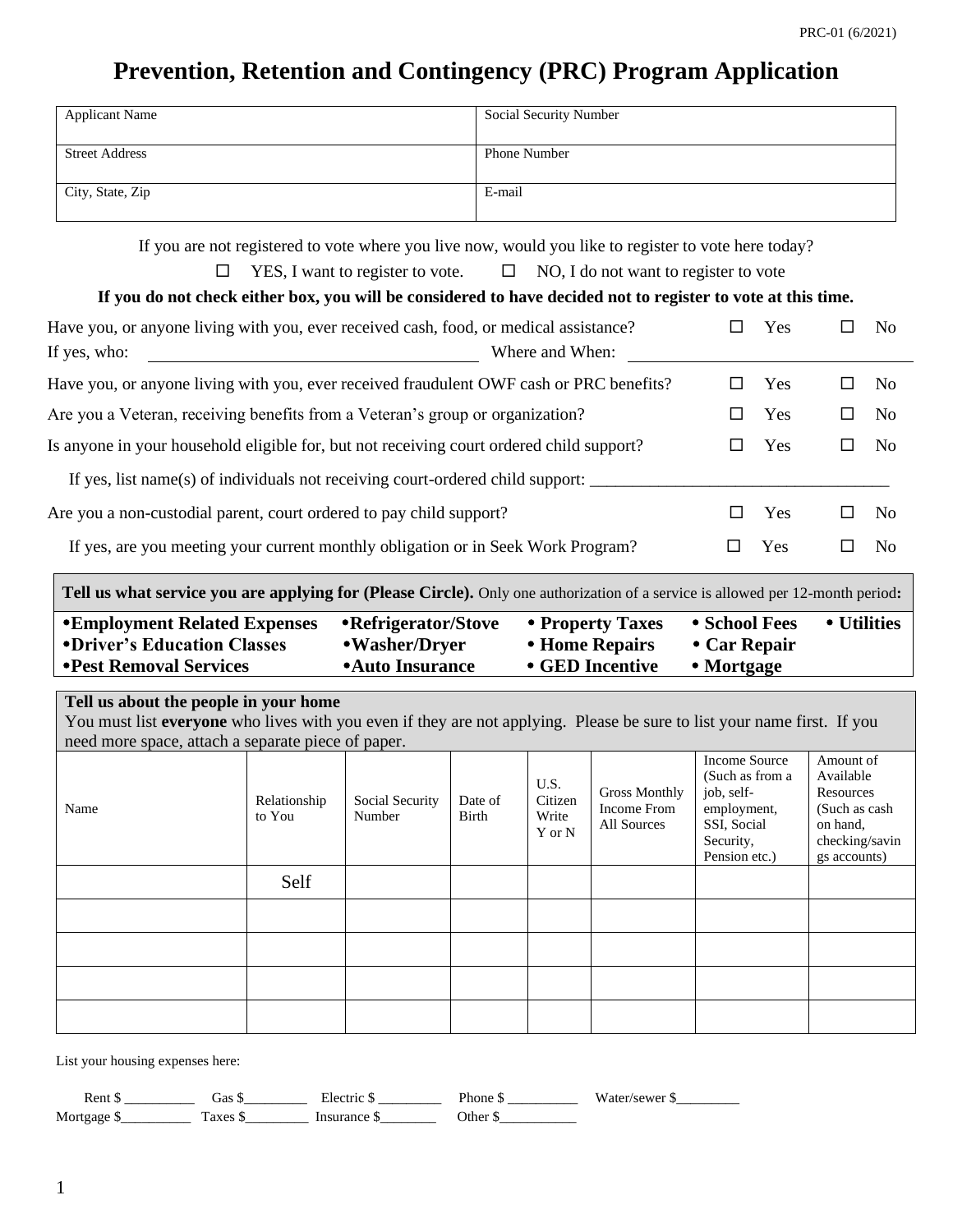Complete the chart below for employment history of each adult household member in the past 2 years.

|             |                      | <b>Type</b><br><b>Of</b> | Date<br>Employment           | <b>Date</b><br>Employment    | <b>Reason for</b>     | <b>Currently</b><br><b>Employed</b> |
|-------------|----------------------|--------------------------|------------------------------|------------------------------|-----------------------|-------------------------------------|
| <b>Name</b> | <b>Employer Name</b> | Employment               | <b>Began</b><br>(month/year) | <b>Ended</b><br>(month/year) | Leaving<br>Employment | (yes or no)                         |
| 1.          |                      |                          |                              |                              |                       |                                     |
| 2.          |                      |                          |                              |                              |                       |                                     |
| 3.          |                      |                          |                              |                              |                       |                                     |
| 4.          |                      |                          |                              |                              |                       |                                     |
| 5.          |                      |                          |                              |                              |                       |                                     |
| 6.          |                      |                          |                              |                              |                       |                                     |

| What other community agencies have you contacted for help? |                                                           |  |  |  |  |  |
|------------------------------------------------------------|-----------------------------------------------------------|--|--|--|--|--|
| Name of Agency                                             | <b>Assistance Requested</b><br><b>Assistance Received</b> |  |  |  |  |  |
|                                                            |                                                           |  |  |  |  |  |
|                                                            |                                                           |  |  |  |  |  |
|                                                            |                                                           |  |  |  |  |  |

By signing this application, I certify, under penalty of perjury, that all my answers are correct and complete to the best of my knowledge, including information about the citizenship or alien status of each household member applying for assistance. I understand and agree to provide documents to prove what I have said.

### **NONDISCRIMINATION**

Federal laws require that any agency administering federally funded programs and activities, cannot discriminate against you on the basis of race, color, national origin, sex, religion, political beliefs, disability, and age.

#### **AMERICANS WITH DISABILITIES ACT**

If you have a physical or mental condition that substantially limits one or more major life activities, you may have rights under Section 504 of the Rehabilitation Act and the Americans with Disabilities Act. Physical or mental conditions include, for example, a learning disability, mental retardation, a history of drug or alcohol addiction, depression, mobility impairment, or a hearing or vision impairment. You can let us know if you have a disability. If you cannot do something we ask you to do, we can help you do it or we can change what you have to do.

Here are some of the ways we can help:

- We can call or visit if you are not able to come to our office.
- We can tell you what this letter means.
- If you are hearing impaired, we can provide a sign language interpreter when you come to the office.
- We can help you appeal any decisions that you do not agree with.

If you need some other kind of help, ask us. Call your caseworker.

### **LIMITED ENGLISH PROFICIENCY**

If your primary language (spoken or written) is not English, we can help you. Let us know if your primary language is not English. Here are some of the ways we can help:

- We can provide you with an interpreter who can speak English and your language when you come to the office. One will be provided at no cost to you.
- We may be able to provide you documents in your own language. If we cannot, then we will provide you with an interpreter who can read the documents to you.

#### **INFORMATION ON CITIZENSHIP AND IMMIGRATIONSTATUS**

If you are applying for PRC benefits, you must tell us about the citizenship and immigration status of only those persons you are seeking the benefits for. We may decide that certain members of your family are not eligible for PRC because, for example, they do not have the right immigration status. If that happens, other family members may still be able to get PRC if they are otherwise eligible. You may also need to tell us about your family's income and answer other questions we may ask.

### **INFORMATION REGARDING YOUR SOCIAL SECURITY NUMBER**

Generally, if you are applying for PRC benefits, you must provide the social security number of only those persons you are seeking the benefits for. However, there may be instances where we need the social security numbers of members of the household to verify income or other eligibility criteria to determine eligibility even though they are not seeking PRC benefits themselves. We may decide that certain members of your family are not eligible for PRC because, for example, they do not have the right immigration status. If that happens, other family members may still be able to get PRC if they are otherwise eligible.

Social security numbers may be used when contacting appropriate persons or agencies to determine your eligibility and verify information you have given for PRC; for example, income, disability benefits or other similar benefits and programs. Such information may affect your household eligibility for PRC. Your social security number may be used for a felony warrant match; a match of persons in violation of probation or parole by law enforcement agencies; or for purposes of investigations, prosecutions, and criminal or civil proceedingsthat are within the scope of law enforcement agencies' official duties.